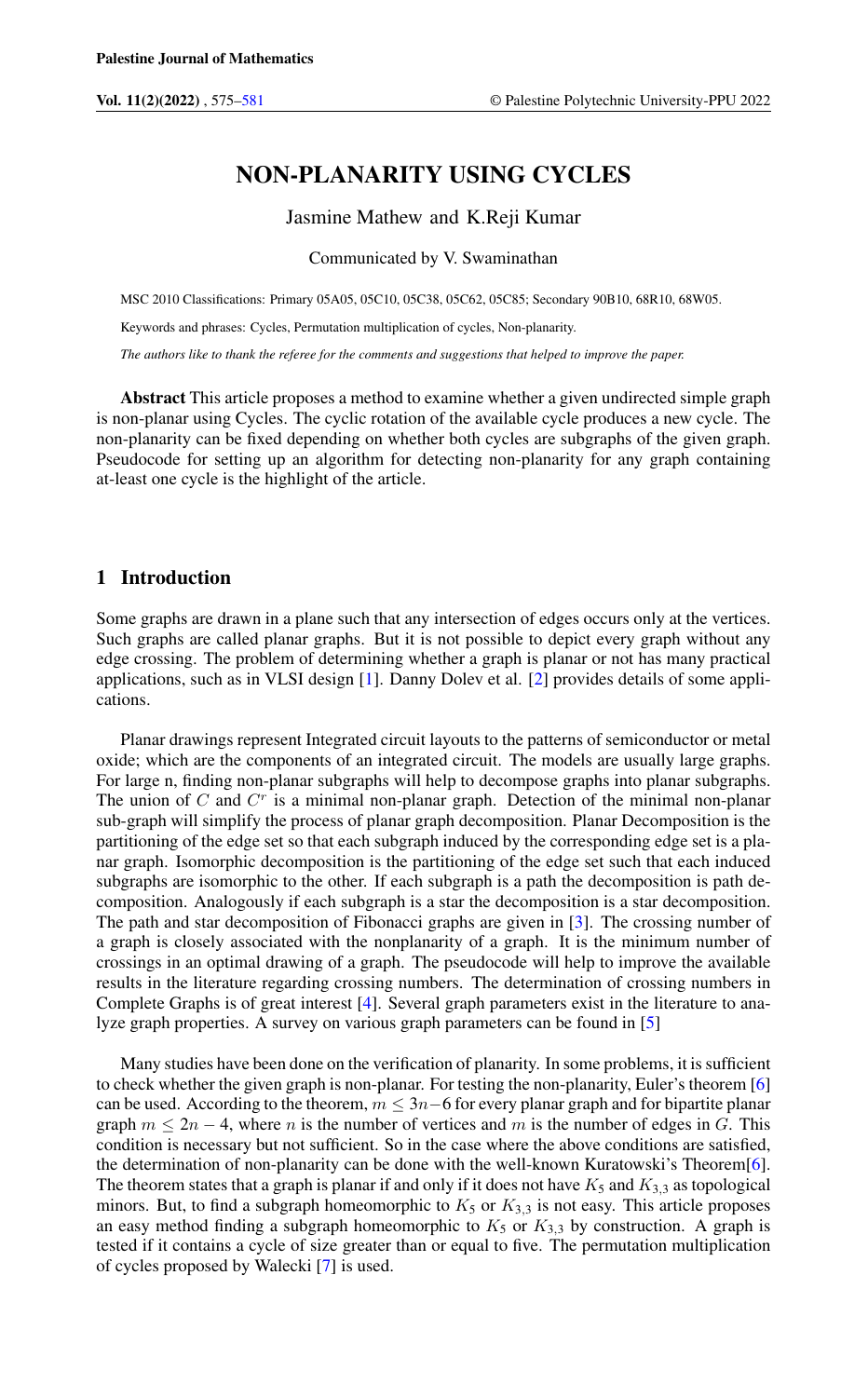

<span id="page-1-0"></span>**Figure 1.**  $C_7$ ,  $C_7^2$  and  $C_7^3$ 



<span id="page-1-1"></span>**Figure 2.**  $C_8$ ,  $C_8^2$ ,  $C_9^2$  and  $C_9^3$ 

## 2 Definition and Terminology

Since the planarity is not affected by loops and parallel edges, this paper discusses only the undirected simple graphs. The readers are expected to be familiar with the elementary graphtheoretical terms, such as subgraphs, paths, cycles, the union of graphs, etc. For basic definitions refer [\[6\]](#page-5-6), [\[1\]](#page-5-1). C represents a cycle according to the context.

Permutation multiplication of vertex labels of a cycle produces new cycles. Walecki used this method for decomposing complete graphs into Hamilton cycles.

## Definition 2.1 (Permutation Multiplication). :

A cycle of size p in a graph G is expressed using a permutation of vertex labels  $0, 1, 2...p - 1$ . That is  $C_p = (0 \ 1 \ 2 \ \dots \ p-1)$ . Then permutation multiplication of two cycles  $C_p$  and  $C_p$ represented by,  $C_p \circ C_p = C_p^2$  is given by,  $C_p \circ C_p = (0 \ 1 \ 2 \ \dots \ p-1) \circ (0 \ 1 \ 2 \ \dots \ p-1) =$  $(0\ 2\ 4\ \ldots\ p-2\ 1\ 3\ \ldots\ p-1)$  Similarly  $C_p^r$  is defined as  $C_p^r = C_p \circ C_p \circ \ldots C_p$  (*r*-times).

The new graph produced has the same vertex set as  $C_p$ ; hence for  $C_p \bigcup C_p^2$ .

**Remark 2.2.** From Figure [1](#page-1-0) we observe that  $C_7^2$  is a 7-cycle. From Figure [2,](#page-1-1) it is clear that  $C_8^2$  is not a cycle, but the union of two, 4-cycles and  $C_9^2$  is a 9-cycle, but  $C_9^3$  is the union of three, 3-cycles.

## 3 Main Results

This section shows that the union of an odd cycle and its square is non-planar. Hence if an odd cycle and its square are in  $G$ , then  $G$  is non-planar.

<span id="page-1-2"></span>**Theorem 3.1.** Let G be a graph containing  $C_{2n+1}$ , where  $C_{2n+1}$  is an odd cycle for  $n \geq 2$ . If  $C_{2n+1} \bigcup C_{2n+1}^2 \subseteq G$ , then G is non-planar.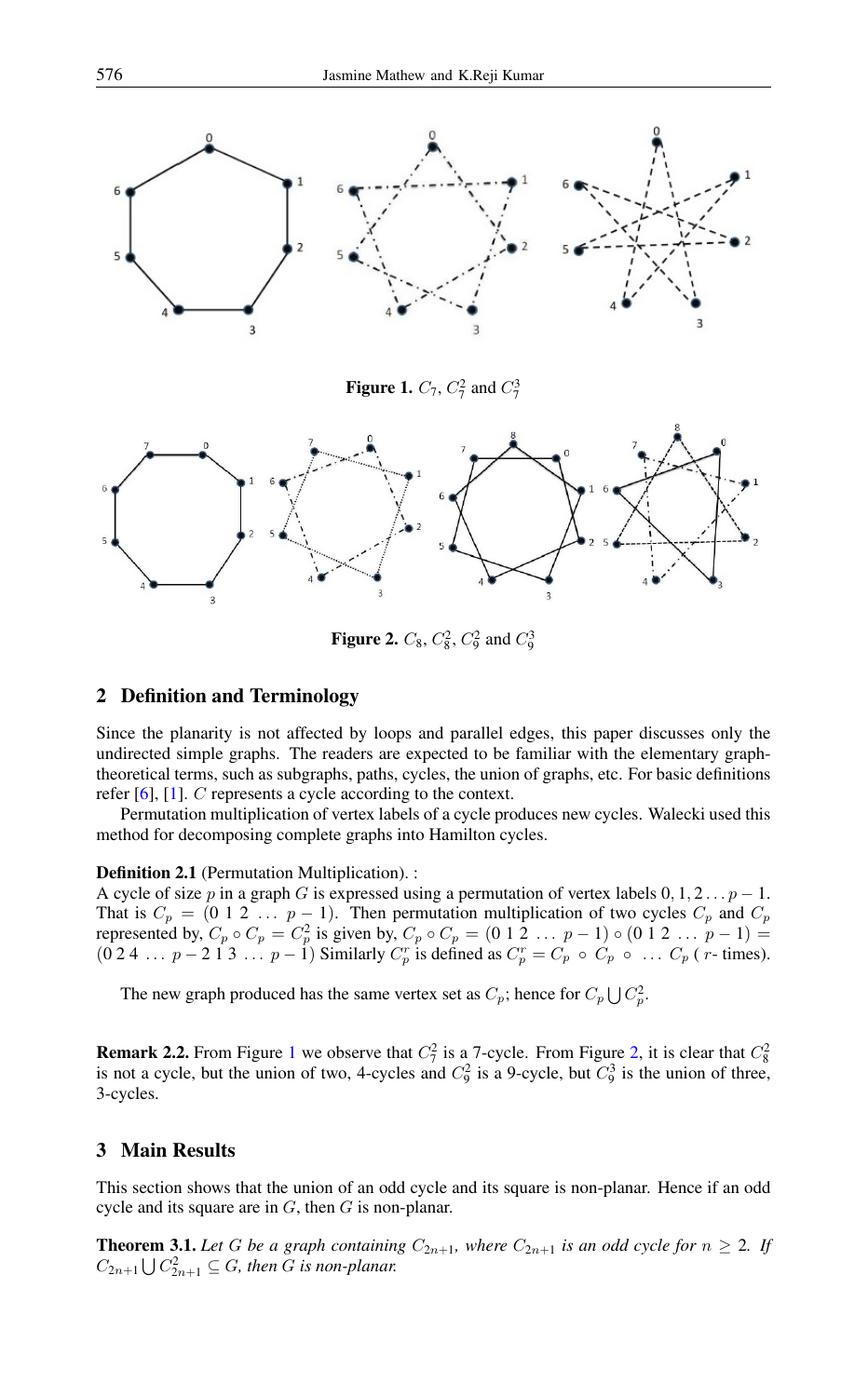

Figure 3.  $C_9, C'_9$  $C_9'$  and  $C_9 \bigcup C_9'$ 9

*Proof.* Let G be a graph and  $C_{2n+1}$  be an odd cycle [\[7\]](#page-5-7),  $C_{2n+1} = (0 \ 1 \ 2 \ ... \ 2n)$ . Then,  $C_{2n+1}^2 = C_{2n+1} \circ C_{2n+1} = (0 \ 1 \ 2 \ \ldots \ 2n) \circ (0 \ 1 \ 2 \ \ldots \ 2n) = (0 \ 2 \ 4 \ \ldots \ 2n \ 1 \ 3 \ \ldots \ 2n-1 \ 0)$ which is a cycle in G. Consider the graph  $C_{2n+1} \bigcup C_{2n+1}^2$ , We draw  $C_{2n+1} \bigcup C_{2n+1}^2$  in a plane as follows. Since  $C_{2n+1}$  is a cycle with a length of  $2n + 1$  it can be embedded on a plane without crossing any edges. Draw  $C_{2n+1}^2$  on  $C_{2n+1}$  to produce  $C_{2n+1} \bigcup C_{2n+1}^2$  according to the following rule. Without loss of generality, draw the n edges  $(0, 2), (2, 4), \ldots, (2n-2, 2n)$  inside  $C_{2n+1}$ , which will not produce any edge crossing, so that the resulting graph is planar. Then draw n edges  $(2n, 1), (1, 3), (3, 5), \ldots, (2n-3, 2n-1)$  outside C, which is also possible without any edge crossing, hence the resulting graph is planar. One more edge  $(2n - 1, 0)$  is remaining to produce  $C_{2n+1} \bigcup C_{2n+1}^2$ , If  $(2n-1,0)$  is drawn inside  $C_{2n+1}$ , it will meet  $(2n-3,2n-1)$ , otherwise, it will meet  $(2n, 1)$ . Hence  $C_{2n+1} \bigcup C_{2n+1}^2$  is non-planar. If  $C_{2n+1} \bigcup C_{2n+1}^2 \subseteq G$ , then  $G$  is also non-planar.  $\Box$ 

Arbitrary selection of two cycles with the same vertex set need not produce a non-planar subgraph.

**Example 3.2.** The union of two distinct odd cycles of  $G$  with the same vertex set can be planar.

*Proof.* Consider the odd cycle  $C_9$ , labeled as  $C_9 = (0 \ 1 \ 2 \ 3 \ 4 \ 5 \ 6 \ 7 \ 8)$ . Another odd cycle  $C_9^1$ with same vertices, labeled as  $C_9 = (035271864)$ . The planar embedding of  $C_9 \cup C_9$  $\frac{1}{9}$  shows that the arbitrary selection of two cycles need not produce a non-planar sub graph.

An immediate consequence of theorem [3.1](#page-1-2) is that the complement of an odd cycle is always non-planar when the size is greater than or equal to 7.

**Corollary 3.3.**  $C_{2n+1}^c$  is non-planar for  $2n + 1 \ge 7$ .

*Proof.*  $K_{2n+1}$  can be decomposed into n cycles [\[7\]](#page-5-7), also these cycles can be expressed as  $C_{2n+1}, C_{2n+1}^3, C_{2n+1}^3, \ldots, C_{2n+1}^n$  by Walecki's construction method. Thus  $C_{2n+1}^c$ , the complement of  $C_{2n+1}$  can be decomposed into  $n-1$  cycles. If  $2n+1 \ge 7$ ,  $C_{2n+1}^c$  can be decomposed into two or more cycles of the form  $C_{2n+1}, C_{2n+1}^2, C_{2n+1}^3, \ldots, C_{2n+1}^{n-1}$ . Thus,  $C_{2n+1}^c$  is non-planar.

 $C_{2n+1}^2$  does not need to be always a subgraph of G. But the following Theorem says that if at least one power  $C_{2n+1}^r \subseteq G$ , for  $2 \le r \le n$ , then also G is non-planar. Here we have an upper bound *n* for *r*, since  $C_{2n+1}^r$  is produced by permutation multiplication of  $C_{2n+1}$ , *r*-times, we have only n distinct graphs.

**Theorem 3.4.** If G be a graph having an odd cycle  $C_{2n+1}$  with  $n \geq 2$ , if  $C_{2n+1} \bigcup C_{2n+1}^r \subseteq G$  for *some*  $2 \le r \le n$ *, then G is non-planar.* 

*Proof.* Let  $C_{2n+1}$  be the cycle,  $C_{2n+1} = (0 \ 1 \ 2 \ \dots \ 2n)$ ,  $C_{2n+1}^r = C_{2n+1} \ 0 \ C_{2n+1} \ 0 \ \dots \ 0 \ C_{2n+1}$ (r times)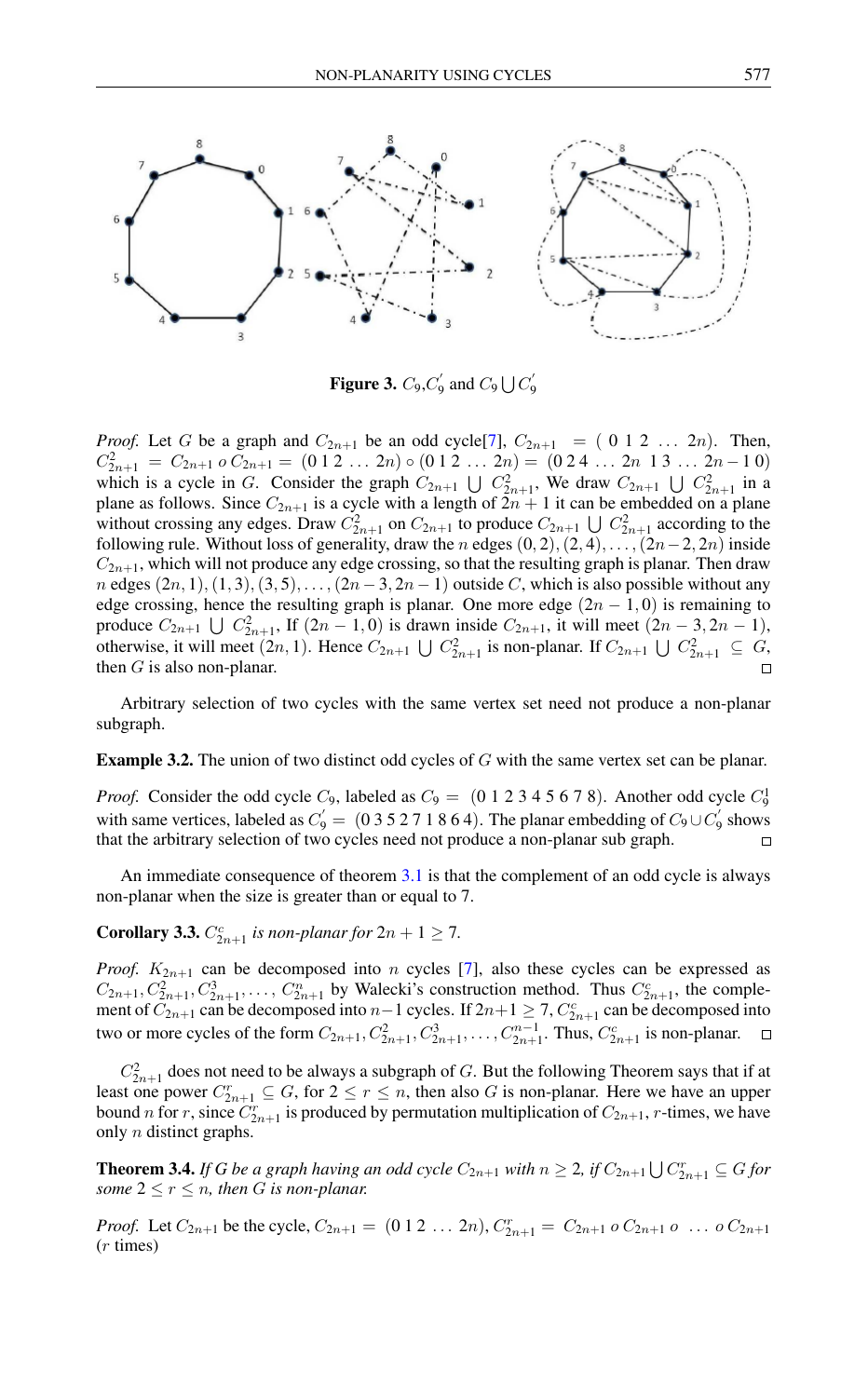

**Figure 4.**  $C_9 \bigcup C_9^3$  and  $C_9 \bigcup C_9^4$ 

**Case 1:** If  $2n+1 = mr$  for some integer m.  $C_{2n+1}^r = (0 \, r \, 2r \, \dots \, (m-1)r) \cup (1 \, r+1 \, 2r+1)$ 1...  $((m-1)r+1)$   $\cup$  ...  $((r-1) (2r-1)$  ...  $((m-1)r+(r-1))$  =  $C_1 \cup C_2 \cup ... \cup C_r$ . Hence  $C_{2n+1}^r$  is the union of r, m-cycles. Draw  $C_{2n+1}$  in a plane. Draw  $C_{2n+1}^r$  on  $C_{2n+1}$  according to the following rule. Without loss of generality draw  $C_1$  inside and  $C_2$  outside  $C_{2n+1}$ , the planarity of  $C_{2n+1}$  will not be affected. Draw  $C_3$  inside  $C_{2n+1}$ , the edge  $(2, r + 2)$  will cut  $(0, r)$  and  $(r, 2r)$ . If  $C_3$  is drawn outside  $C_{2n+1}$ , the edge  $(2, r + 2)$  will cut  $(1, r + 1)$  and  $(r+1, 2r+1)$ . Hence  $C_{2n+1} \cup C_1 \cup C_2 \cup C_3$  is non-planar and  $C_1 \cup C_2 \cup C_3 \subseteq C_{2n+1}^r$ . Then,  $C_{2n+1} \bigcup C_{2n+1}^r$  is non-planar. So if  $C_{2n+1} \bigcup C_{2n+1}^r \subseteq G$ , then G is non-planar.

**Case II:**If r does not divide  $2n + 1$ , i.e,  $r = mr + q$ , where  $m, q$  are integers such that  $0 < q < r$ . Then  $C_{2n+1}^r = (0 \ r \ 2r \ \ldots \ (m-1)r \ mr \ (m+1)r \ (m+2)r \ldots \ (2m+1)r$ 1)r  $(2m + 2)r$  ...  $(3m + 1)r$   $(3m + 2)r$  ...  $(pm + l)r$  ...  $((m - 1)r + q)$  which is a cycle; where  $(m + 1)r = r - q$ ,  $(m + 2)r = 2r - q$ , ...  $(2m + 1)r = r - 2q$ ,  $(2m + 2)r =$  $2r-2q$ , ...  $(3m+1)r = r-3q$ ,  $(3m+2)r = 2r-3q$ , ...  $(pm + 1)r = lr - pq$ ,  $\ldots$  ( $(m-1)r+q$ ). Without loss of generality draw m edges  $(0, r), (r, 2r), \ldots, ((m-1)r, mr)$ inside, (call the graph produced by these m edges  $D_1$ ) and the m edges  $(mr, (m+1)r)$ ,  $((m +$  $1)r, (m+2)r, \ldots, ((m+m-1)r, 2mr)$ , outside (call the graph produced by these m edges  $D_2$ )  $C_{2n+1}$  in a plane. Now if the edge  $(2mr, (2m+1)r)$  is drawn inside  $C_{2n+1}$ , it will cut at least  $((m - 1)r, mr)$  and if drawn outside  $C_{2n+1}$ , it will meet at least  $(mr, (m + 1)r)$ . Then  $C_{2n+1} \cup D_1 \cup D_2 \cup (2mr, (2m+1)r)$  is non-planar. Since  $D_1 \cup D_2 \cup (2mr, (2m+1)r)$ 1)r)  $\subseteq C_{2n+1}^r, C_{2n+1} \cup C_{2n+1}^r$  is non-planar. Hence if  $C_{2n+1} \cup C_{2n+1}^r \subseteq G$ , then G is also non planar.  $\Box$ 

For even cycles  $C_{2n} \bigcup C_{2n}^2$  is planar. But theorem [3.5](#page-3-0) proves that  $C_{2n} \bigcup C_{2n}^r$  is non-planar for all  $r \geq 3$ .

<span id="page-3-0"></span>**Theorem 3.5.** Let  $C_{2n}$  be an even cycle in G, with  $n \geq 3$ . If  $C_{2n} \cup C_{2n}^r \subseteq G$  for at least one r *such that*  $3 \leq r \leq n$ *, then G is non-planar.* 

*Proof.* Let  $C_{2n} = (0 \ 1 \ 2 \ \dots \ 2n-1)$ . Then  $C_{2n}^2 = C_{2n}$   $o$   $C_{2n} = (0 \ 1 \ 2 \ \dots \ 2n-1)$   $o$  $(0 \ 1 \ 2 \ \ldots \ 2n-1) = (0 \ 2 \ 4 \ \ldots \ 2n-4 \ 2n-2) \ \cup \ (1 \ 3 \ 5 \ \ldots \ 2n-1) \ C \ \bigcup C_{2n}^2$  is planar. Consider the following cases.  $C_{2n}^r = C_{2n}$  o  $C_{2n}$  o ... o  $C_{2n}$  (r times)

**Case I:** If  $2n = mr$ , then,  $C_{2n}^r = (0 \ r \ 2r \ \ldots \ (m-1)r) \ \cup \ (1 \ r+1 \ 2r+1 \ldots \ ((m-1)r) \ \cup \ (m-1)r)$ 1)r+1)) $\bigcup ... \bigcup ((r-1) (2r-1) ... ((m-1)r+(r-1))) = C_1 \bigcup C_2 \bigcup ... \bigcup C_r$  $C_{2n}^r$  is not a cycle, but it is the union of r different m-cycles.

Draw  $C_{2n}$  in a plane. Draw  $C_{2n}^r$  on  $C_{2n}$  according to the following rule. With out loss of generality draw  $C_1$  inside and  $C_2$  outside  $C_{2n}$ . Draw  $C_3$  inside  $C_{2n}$ , the edge  $(2, r + 2)$  will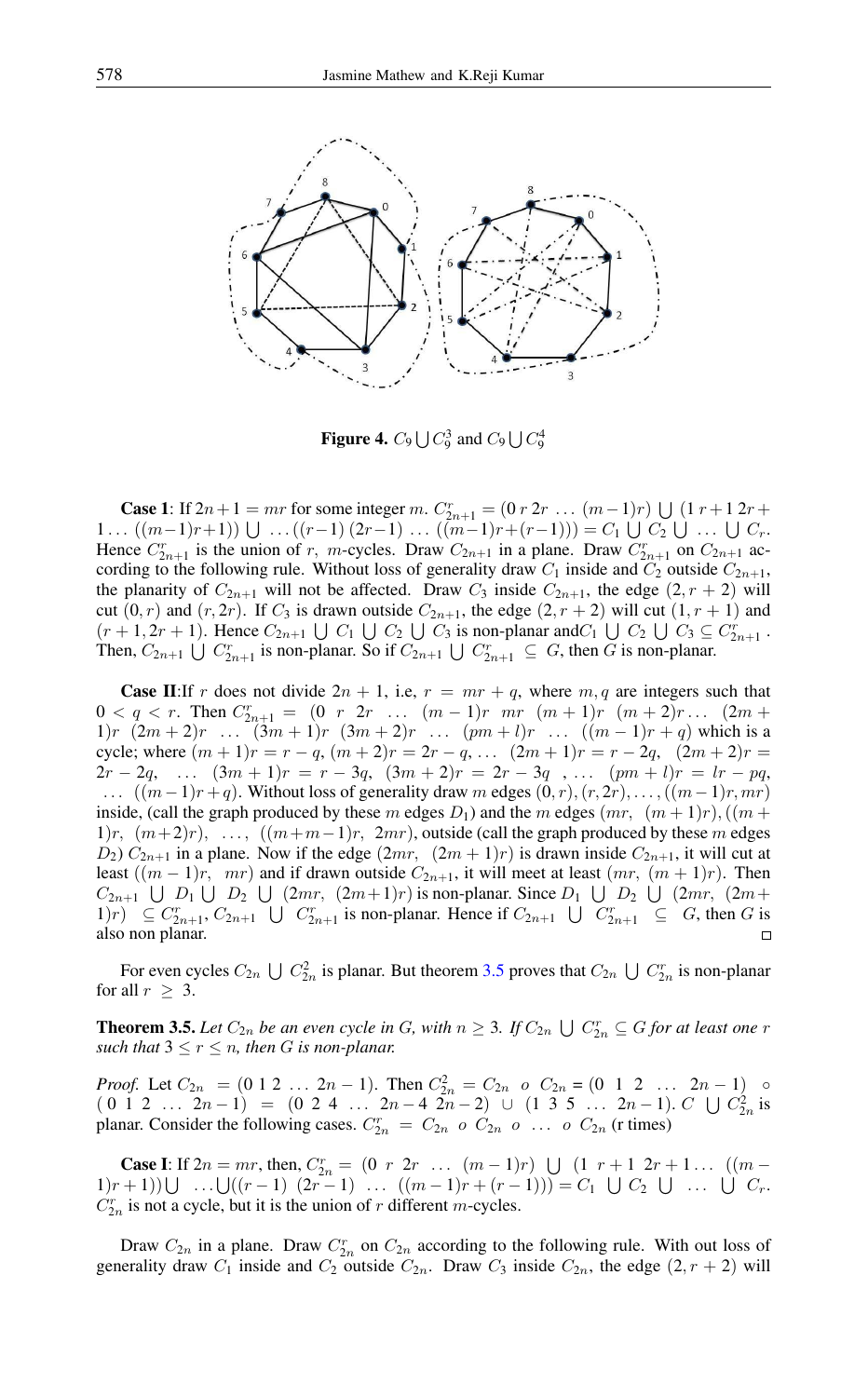

**Figure 5.**  $C_8 \bigcup C_8^2$ ,  $C_8 \bigcup C_8^3$  and  $C_8 \bigcup C_8^4$ 

cut  $(0, r)$  and  $(r, 2r)$ . If  $C_3$  is drawn outside  $C_{2n}$ , the edge  $(2, r + 2)$  will cut  $(1, r + 1)$  and  $(r+1, 2r+1)$ . Hence  $C_{2n} \bigcup C_1 \bigcup C_2 \bigcup C_3$  is non-planar. Then, since  $C_1 \bigcup C_2 \bigcup C_3 \subseteq C_{2n}^r$ ,  $C_{2n} \bigcup C_{2n}^r$  is non-planar. So if  $C_{2n} \bigcup C_{2n}^r \subseteq G$ , then G is non-planar.

**Case II:** If  $2n = mr + q$ , where  $0 < q < r$ , then  $C_{2n}^r = (0 \ r \ 2r \ \dots \ (m-1)r \ mr \ (m+1)$ 1)r  $(m+2)r$  ...  $(2m+1)r$   $(2m+2)r$  ...  $(3m+1)r$  $(3m+2)r$  ...  $(pm+l)r$  ...  $((m-l)$ 1)r + q)) which is a cycle; where  $(m + 1)r = r - q$ ,  $(m + 2)r = 2r - q$ , ...  $(2m + 1)r =$  $r-2q,(2m+2)r = 2r-2q,...$   $(3m+1)r = r-3q,(3m+2)r = 2r-3q,...$   $(pm+l)r = lr$  $pq, \ldots$   $((m-1)r+q)$ ). Without loss of generality draw m edges  $(0, r), (r, 2r), \ldots, (m-1)r, mr)$ inside (call the graph produced by these m edges  $C_1$ ) and the m edges  $(mr,(m+1)r)$ ,  $((m +$  $1)r, (m+2)r), \ldots, (2m-1)r, 2mr)$ , outside (call the graph produced by these m edges  $C_2$ )  $C_{2n}$ in a plane. If the edge  $(2mr, (2m + 1)r)$  is drawn inside  $C_{2n}$ , it will cut at least  $((m - 1)r, mr)$ and if it is drawn outside  $C_{2n}$ , it will meet at least  $(mr,(m+1)r)$ . Then  $C_{2n} \cup C_1 \cup C_2 \cup (2mr, (2m+1)r)$  is non-planar. Since  $C_1 \cup C_2 \cup (2mr, (2m+1)r)$ 1)r)  $\subseteq C_{2n}^r$ ,  $C_{2n} \cup C_{2n}^r$  is non-planar. Hence if  $C_{2n} \cup C_{2n}^r \subseteq G$ , then G is also non-

planar.

It is nice to have an algorithm for checking non-planarity since real-life problems handle large graphs in VLSI design, networks, etc. This article provides pseudo-code for the algorithm to check whether a given graph is non-planar. The concept of fundamental cycles[\[8\]](#page-5-8) and their union produce all possible cycles in G. By checking whether the powers of each cycle belong to the graph, we confirm the non-planarity.

We select an arbitrary spanning tree  $T$  and collect all edges which are not present in  $T$ . Each edge will contribute to one fundamental cycle. The collection of edges that produce one fundamental cycle each is denoted as  $E_1$ . Several algorithms exist in literature to generate fundamental cycles in a graph. Any cycle in  $G$  can be expressed as the union of fundamental cycles. Hence we search for the existence of all possible unions of cycles in G. Then search for the existence of the powers too. The existence of a cycle and its power will confirm the non-planarity of  $G$ . The fundamental cycles are the input of our algorithm. The steps of the algorithm are given below.

- (i) Set  $j = 0$ . Input the fundamental cycles  $S = \{C_{0i}, \text{ produced by each edge } e_i \in E_1; \text{ where }$  $1 \leq i \leq m - n + 1$ . Go to Step 2.
- (ii) Set  $i = 1$  and go to step 3.
- (iii)  $n_i = |C_{ji}|$ . If  $n_i$  is odd, set  $r = 2$ , else set  $r = 3$ . Go to step 4.
- (iv) Check  $C_{ji} \bigcup C_{ji}^r \subseteq G$ . If yes conclude that G is non-planar and exit, else go to step 5.
- (v) Set  $r = r + 1$ . If  $r \leq \lfloor \frac{n_i}{2} \rfloor$ , go to step 4, else set  $i = i + 1$  and go to step 6.
- (vi) Check  $i \leq m n + 1 -$ . If yes, go to step 3, else set  $i = 1$  and go to step 7.
- (vii) set  $j = j + 1$ , check  $j \leq m n$ . If yes go to Step 8, else exit the algorithm without a conclusion regarding non-planarity.